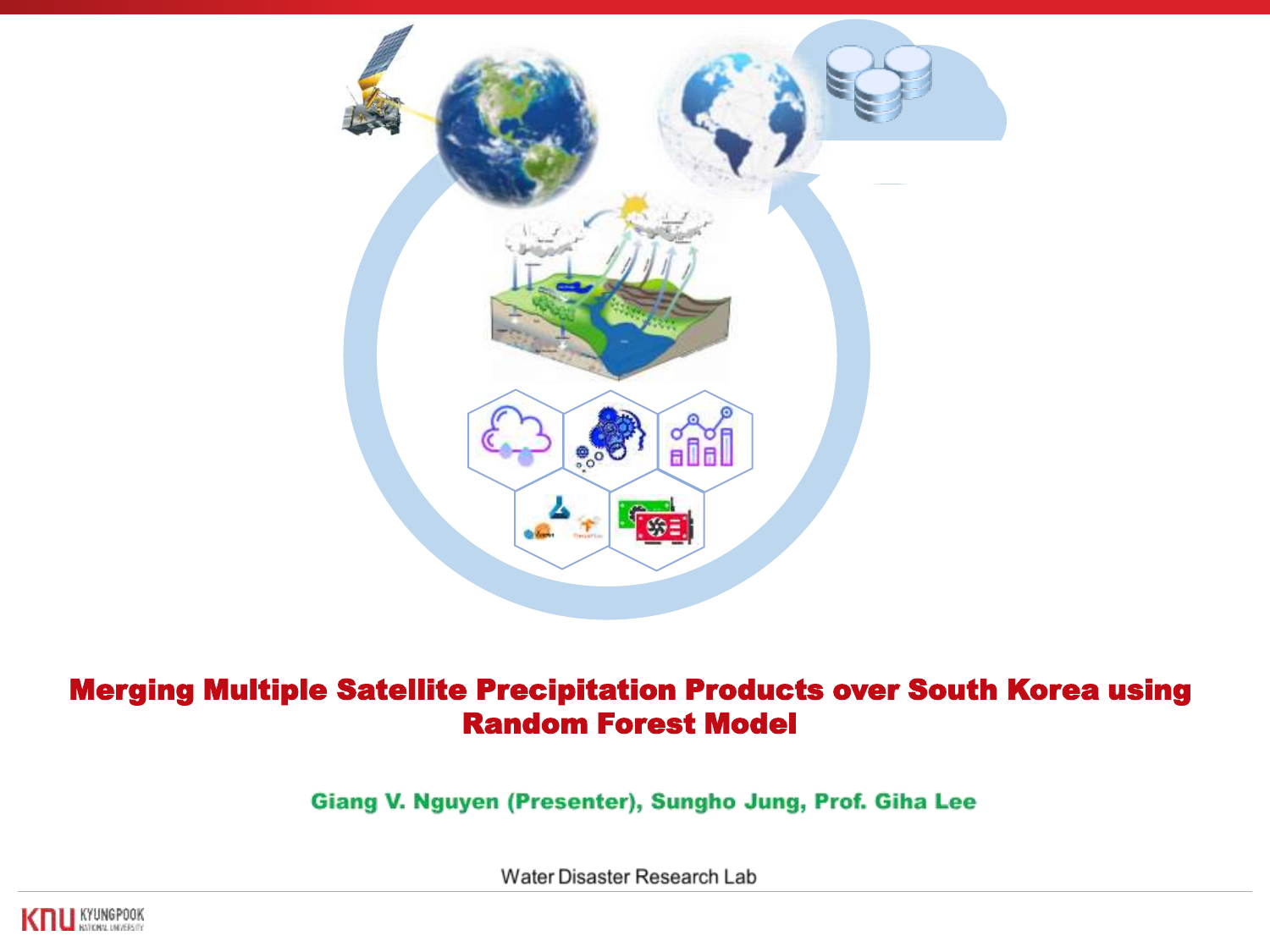

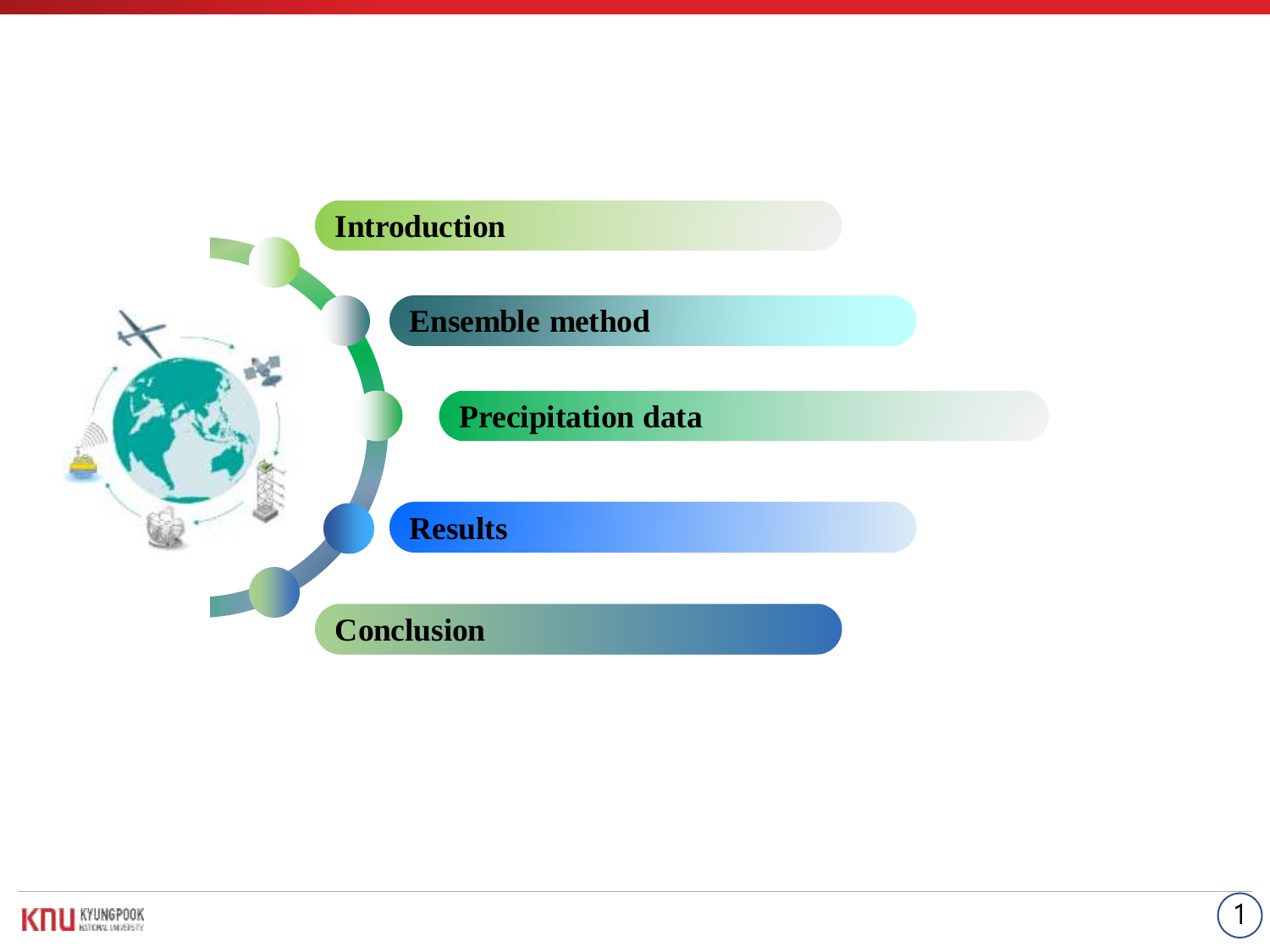- $\triangleleft$  Precipitation (rain, snow, hail, ...) is one of the key components as well as most challenging variablesto estimate in the hydrology cycle.
- It play a crucial role in studying of climate trend, water resources management and hydrological forecasting.
- Rainfall is one of the main causes of natural disasters, e.g. flooding, landside, drought, soil erosion, etc.



Accurate estimations of rainfall in different time scales (e.g. daily, monthly, season, annually) are extremely important quantities not only for researches but also for practical applications, water resources management as well assupporting decision makers.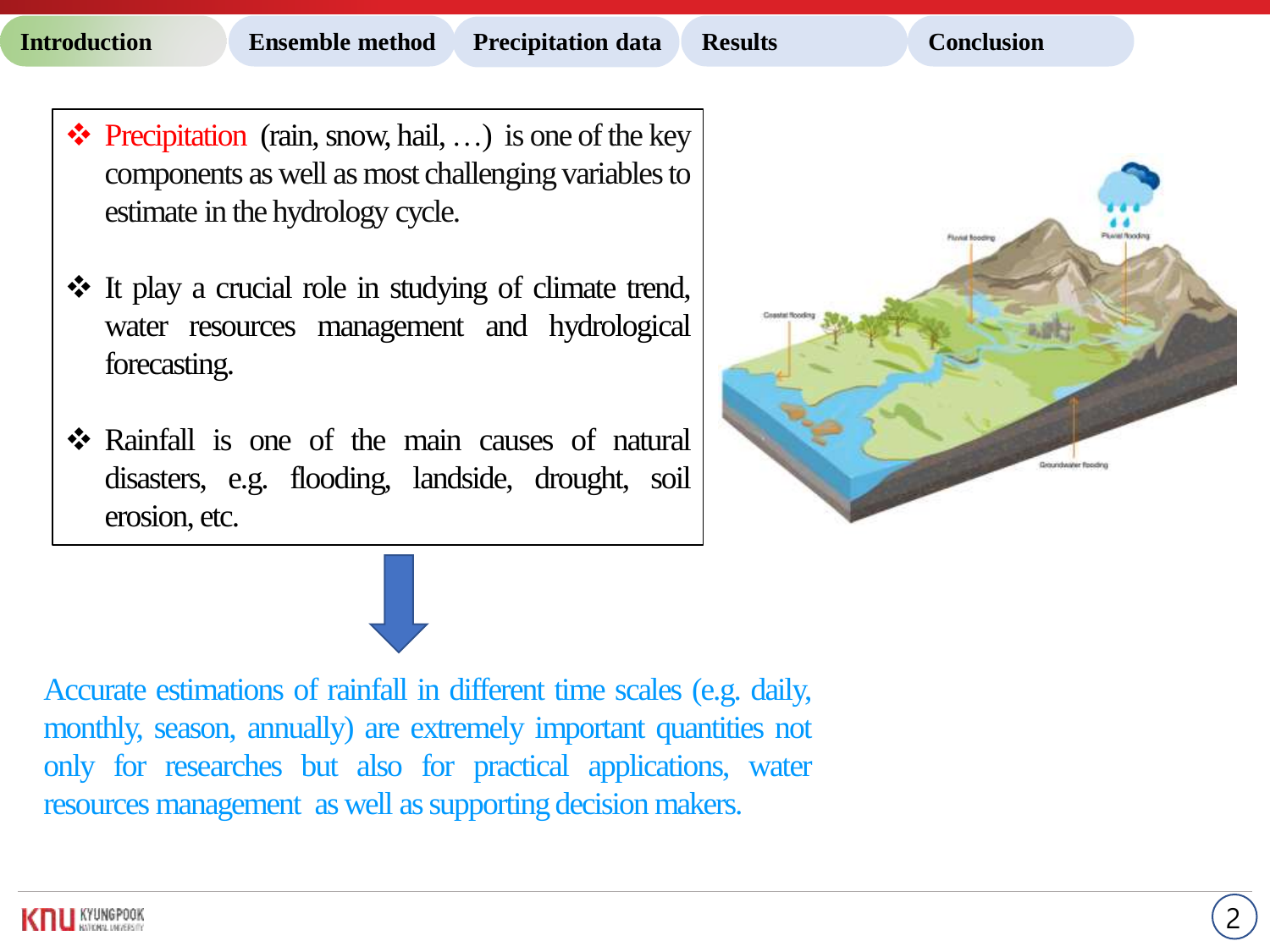# **Gauge-based**



## **Advantages:**

Rain gauge have a high accuracy at point-scale.

# **Disadvantages:**

Scarcely and uneven distributed in most regions of the world.

Costly to construction and maintain.

The use of only ground-based measurement to estimate spatial distribution of precipitation is subject to large uncertainties.

# **Radar-based**



# **Advantages:**

Radar precipitation provides highly resolution in both spatiotemporal scale.

# **Disadvantages:**

Radar-derived data still has several drawbacks:

- + Coverage in limited areas.
- + Costly infrastructure construction. Especially, in mountainous areas.
- + Inaccuracy under complex atmosphere conditions.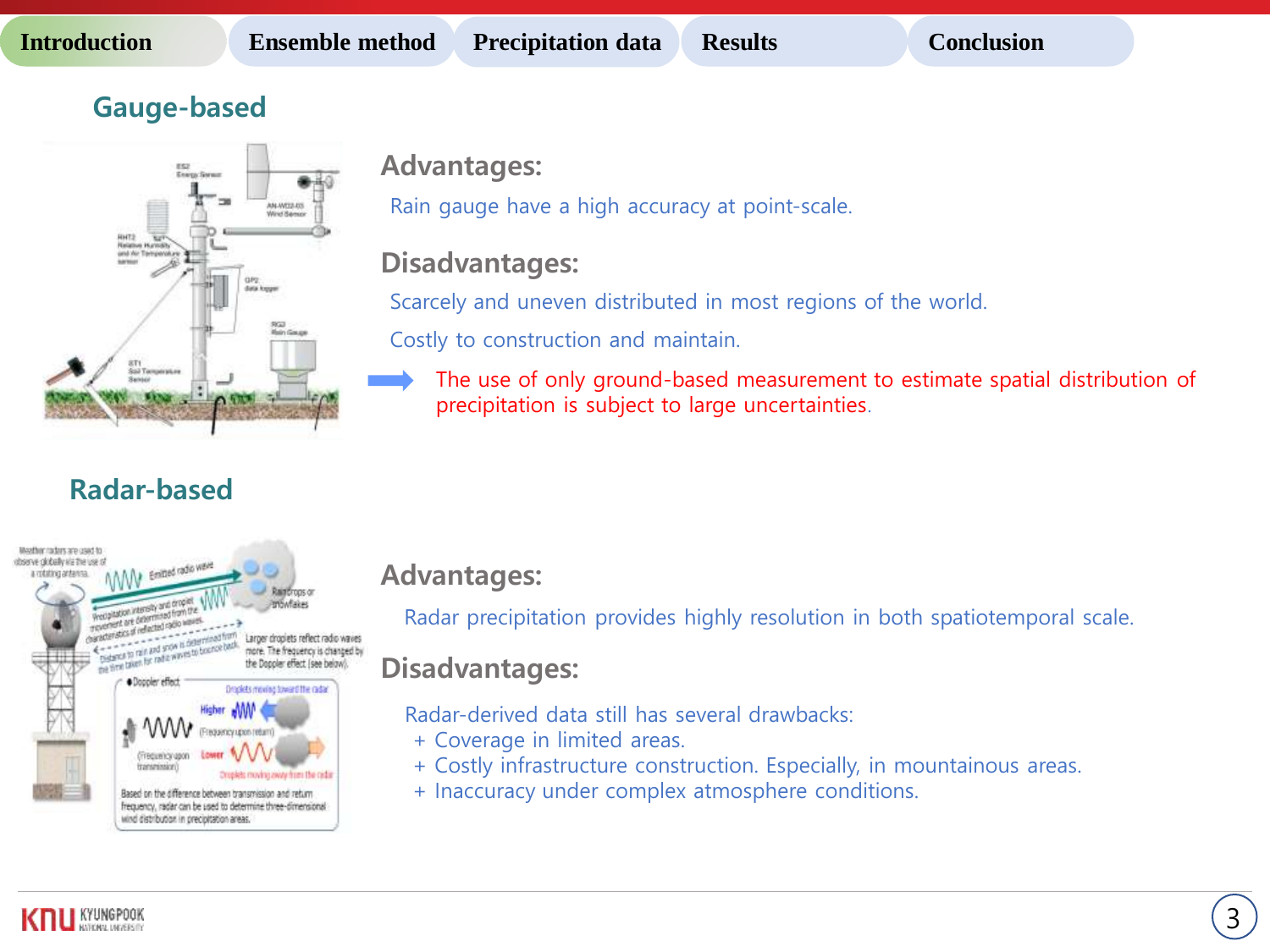# **Satellite-based**



**Advantages:**

Provide rainfall estimated at the global scale.

Available at no cost and in near-real time (NRT).

Satellite-based information are highly valuable and have immense potential in water resource management, particularly for inaccessible transboundary and poorly-gauged river basins.

# **Disadvantages:**

Multiple sources of errors are still present (e.g. false detection, systematic and random er rors) and these products tend to perform worse at shorter time scales (e.g. daily and subdaily).

# **The main objectives of the present study are to**

- 1. Evaluate of the accuracy of precipitation from various satellite sources at daily scales over the whole South Korea.
- 2. Merge multiple sources of precipitation to obtain highly accurate rainfall data in the region of interest by using the Random Forest method.
- 3. Identify a suitable method that has high precision and easy to implement.

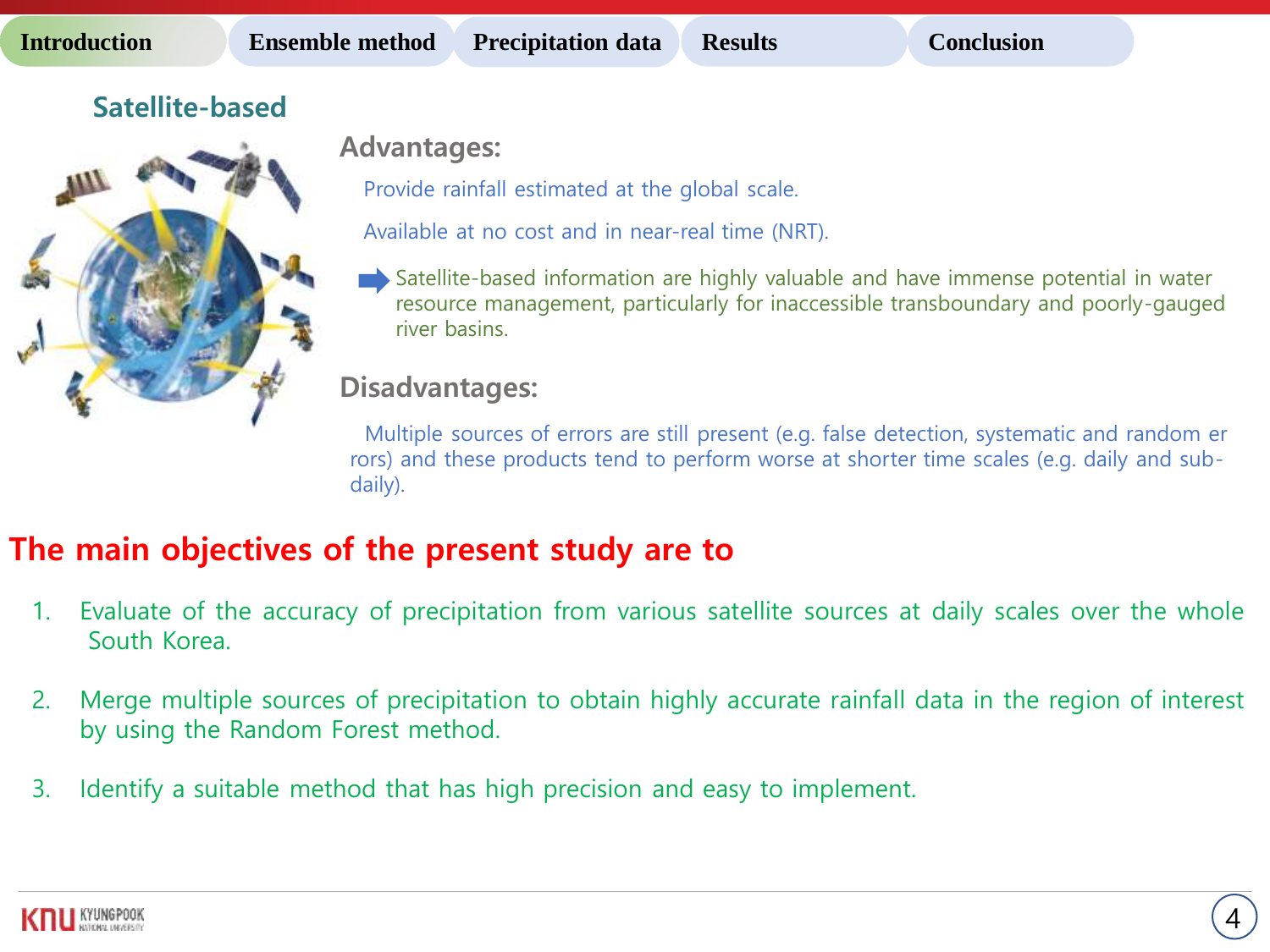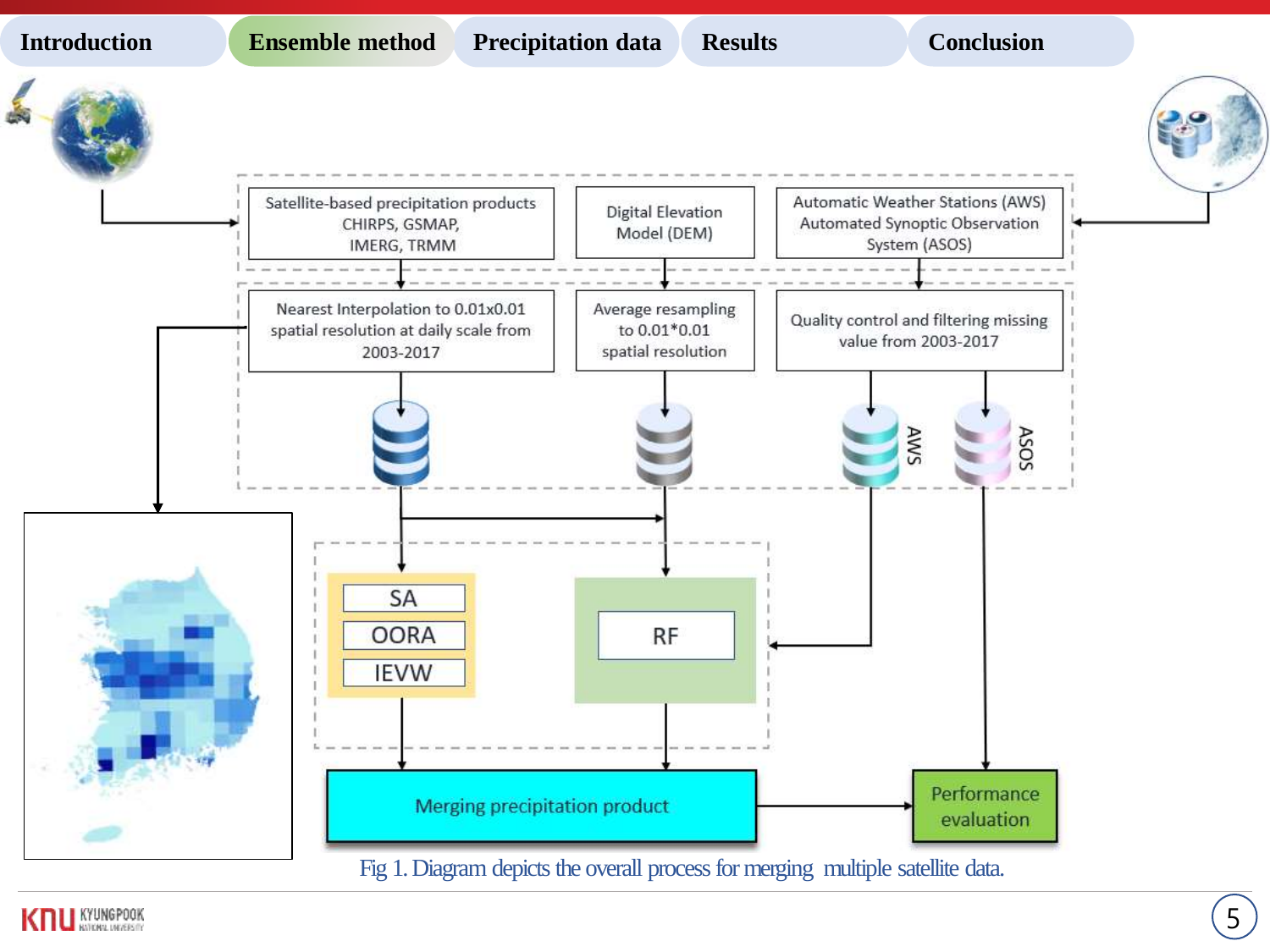Statistical merging method:

Simple average:

One-outlier-removed average :

Inverse error variance weighting :



$$
P_{merge} = \frac{1}{N-1}\sum_{i=1}^{N-1}S_i
$$



Where : P is the merged precipitation

 $S_i$  is the  $i^{th}$  SPP N is the number of SPPs

e is the error variance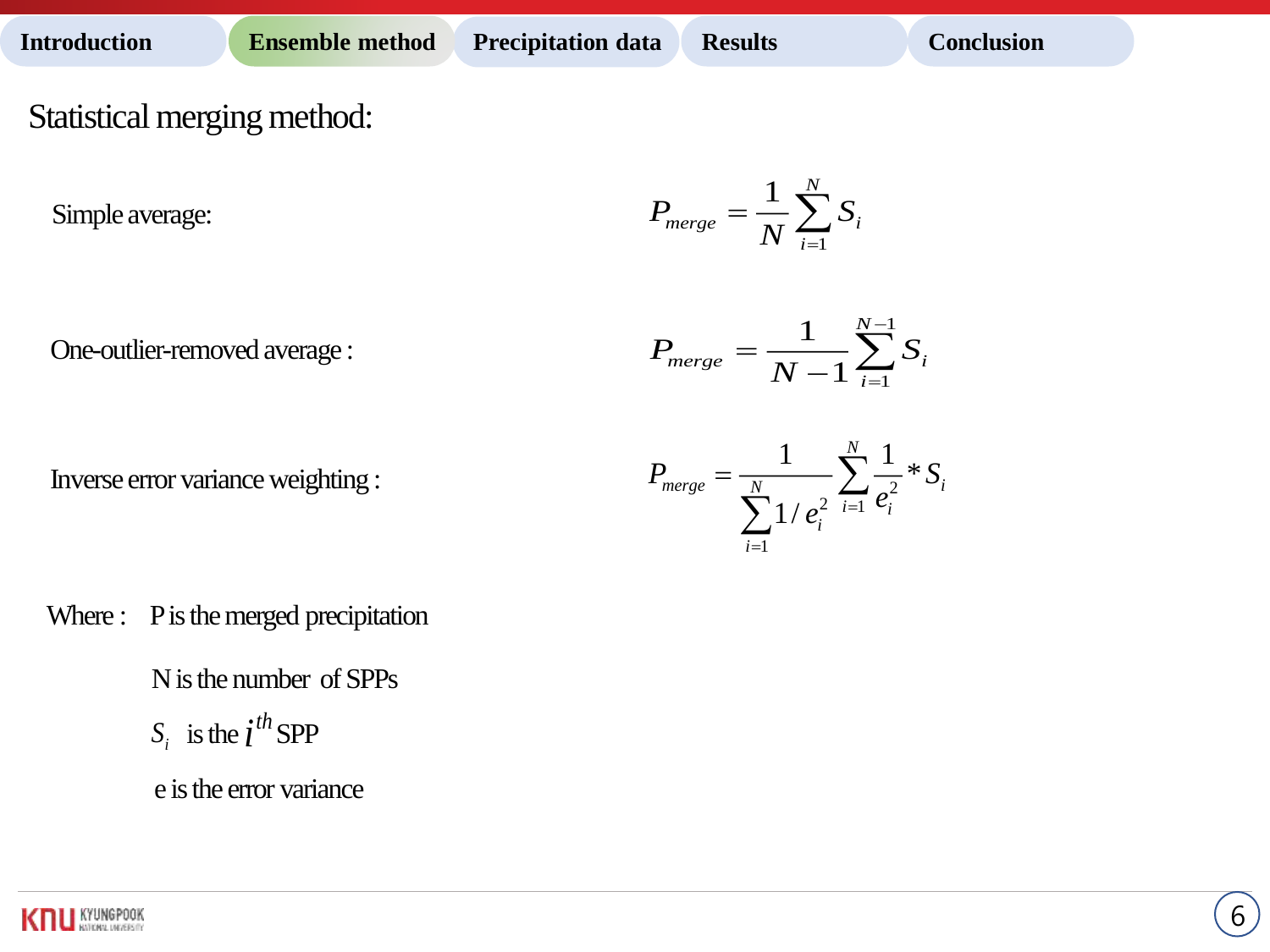Random Forest (RF) is one of the most successful machine (statistical) learning algorithms for practical applications.

- $\cdot$  It is less prone to overfitting than Decision Tree and other algorithms.
- ◆ RF can deal with complex or non-linear relationship between inputs and outputs and no need rigid assumption.
- $\triangleleft$  Easy to implement.
- \* RF was successful applied to solve a some problems, eg: LULC classification satellite image or time series prediction.

Random Forest (RF) was chosen for merging multiple satellite precipitation in this study.

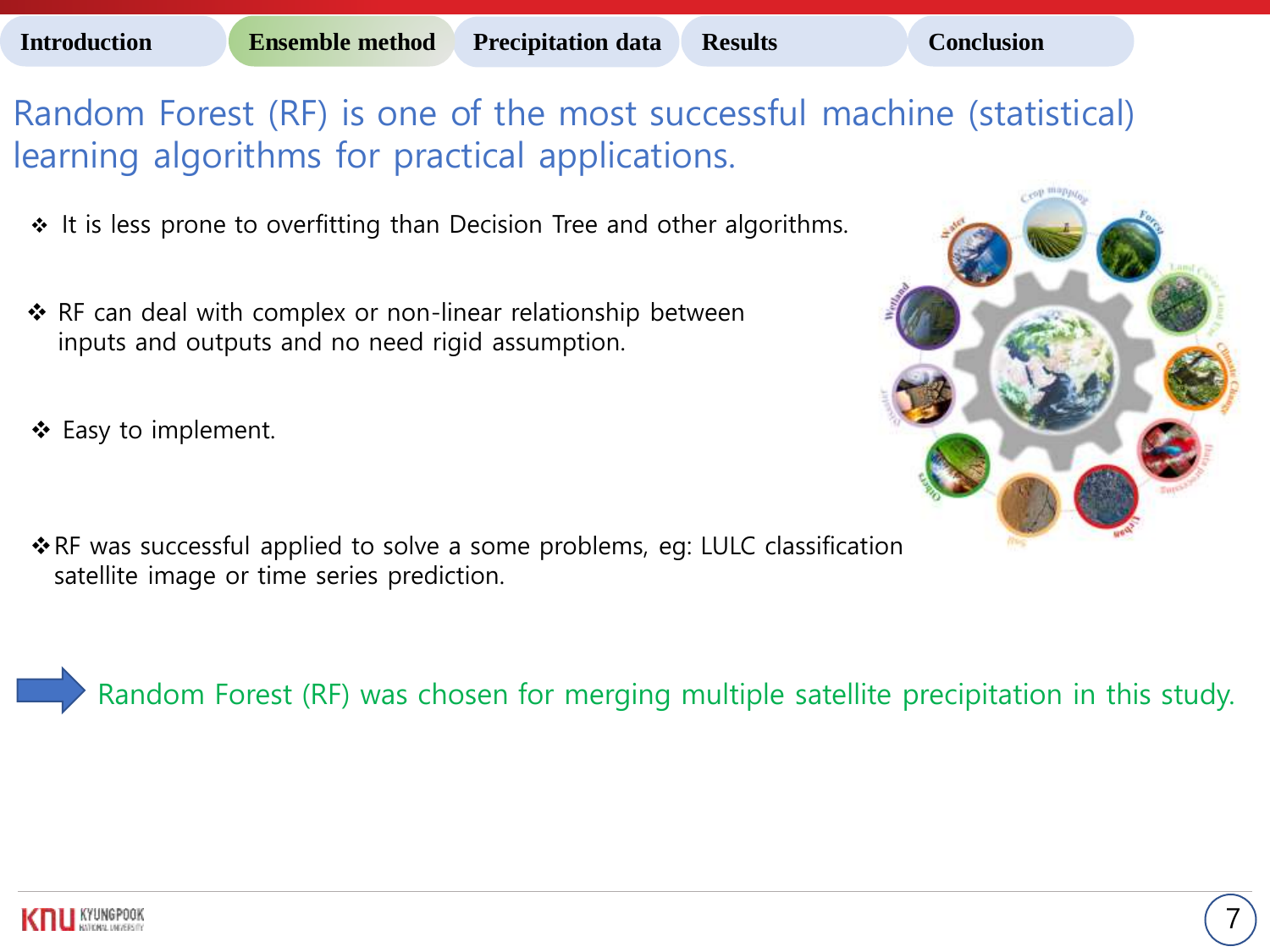### **Introduction Ensemble method Precipitation data Results Conclusion**

Random Forest model:

- It is built on a lot of Decision Tree
- The input for each Decision Tree in the RF model were chosen randomness by bagging algorithm
- Final results, with regression problems, will be obtained by taking average results from all of the Decision Trees.

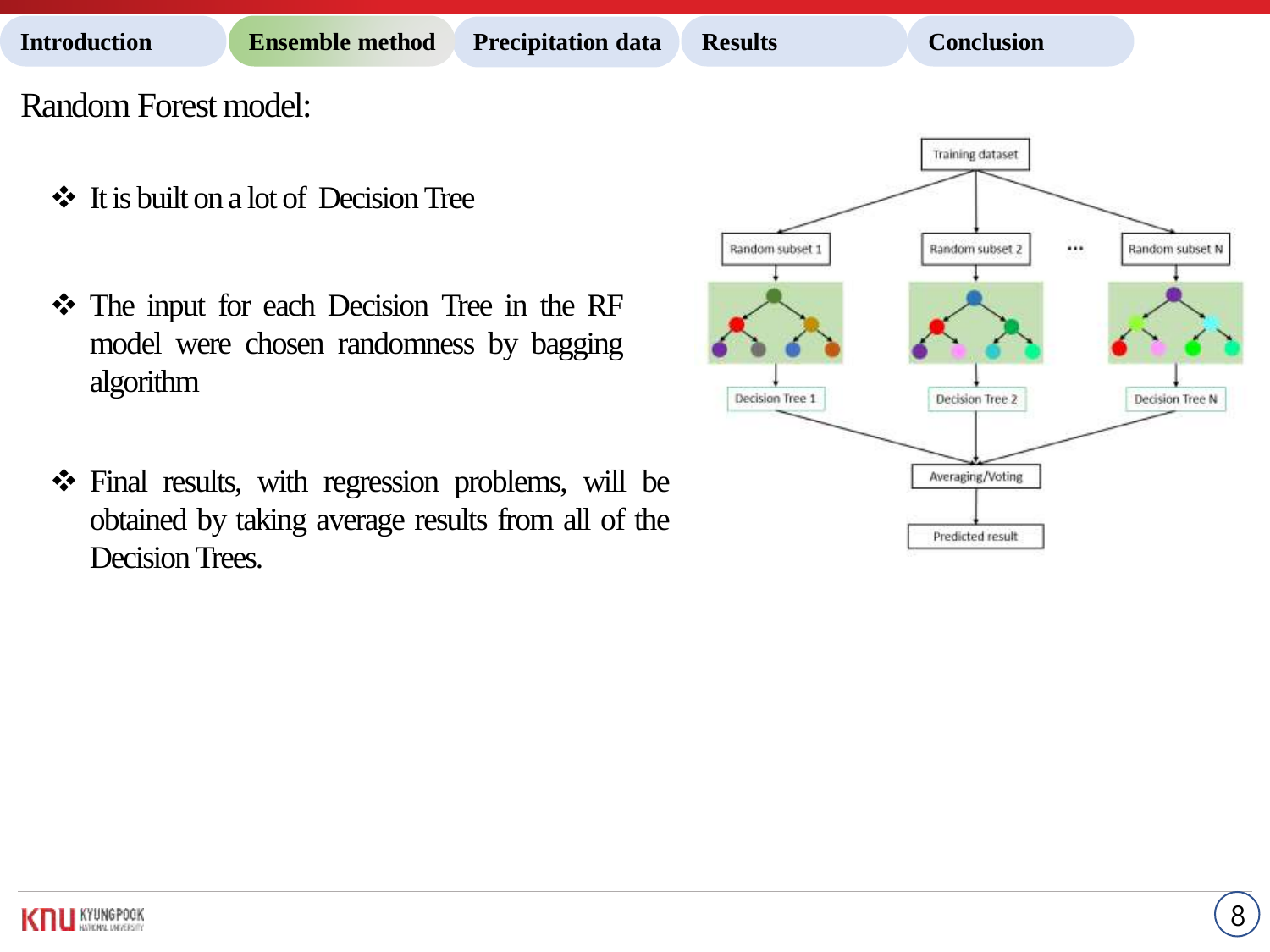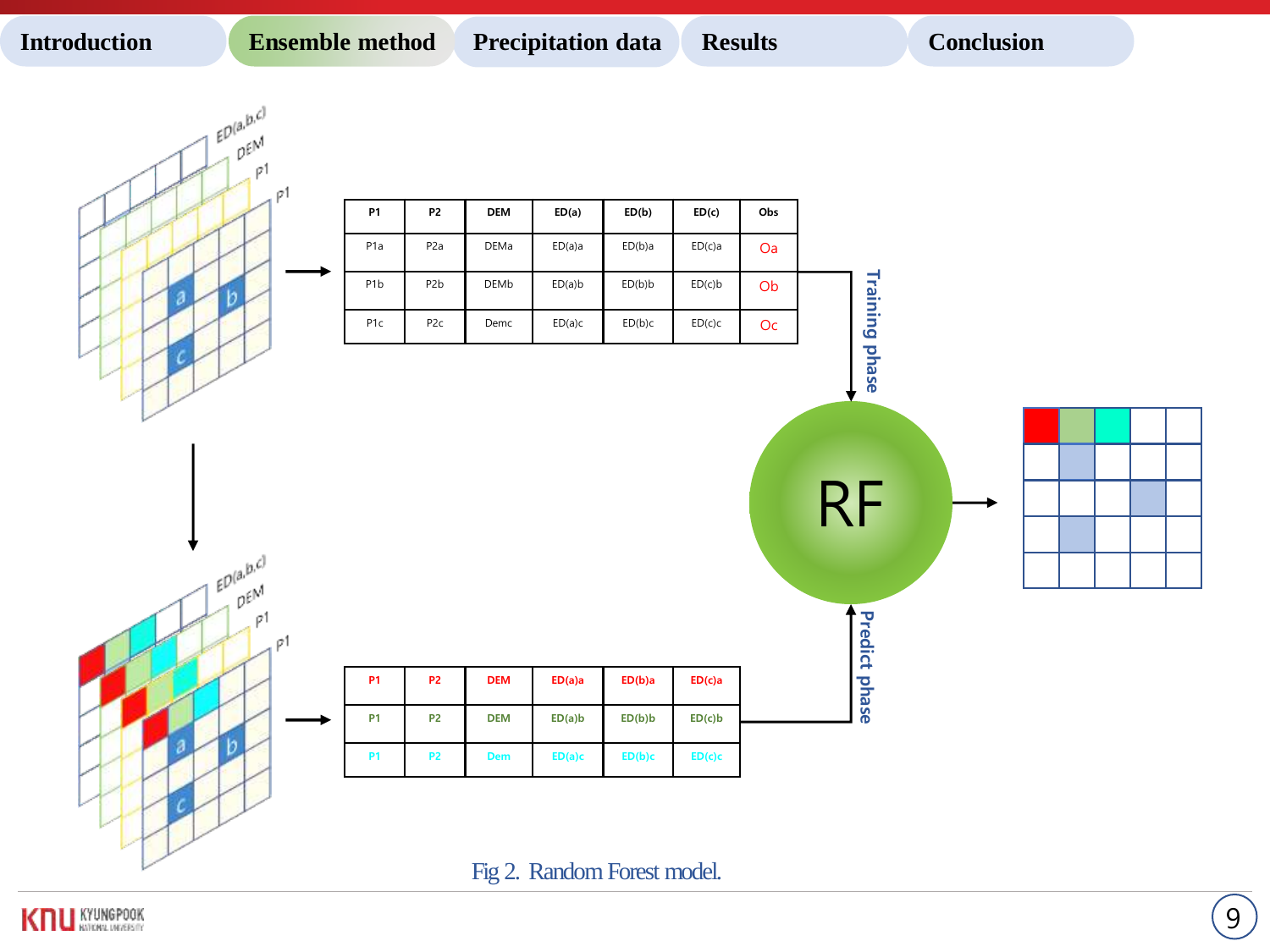

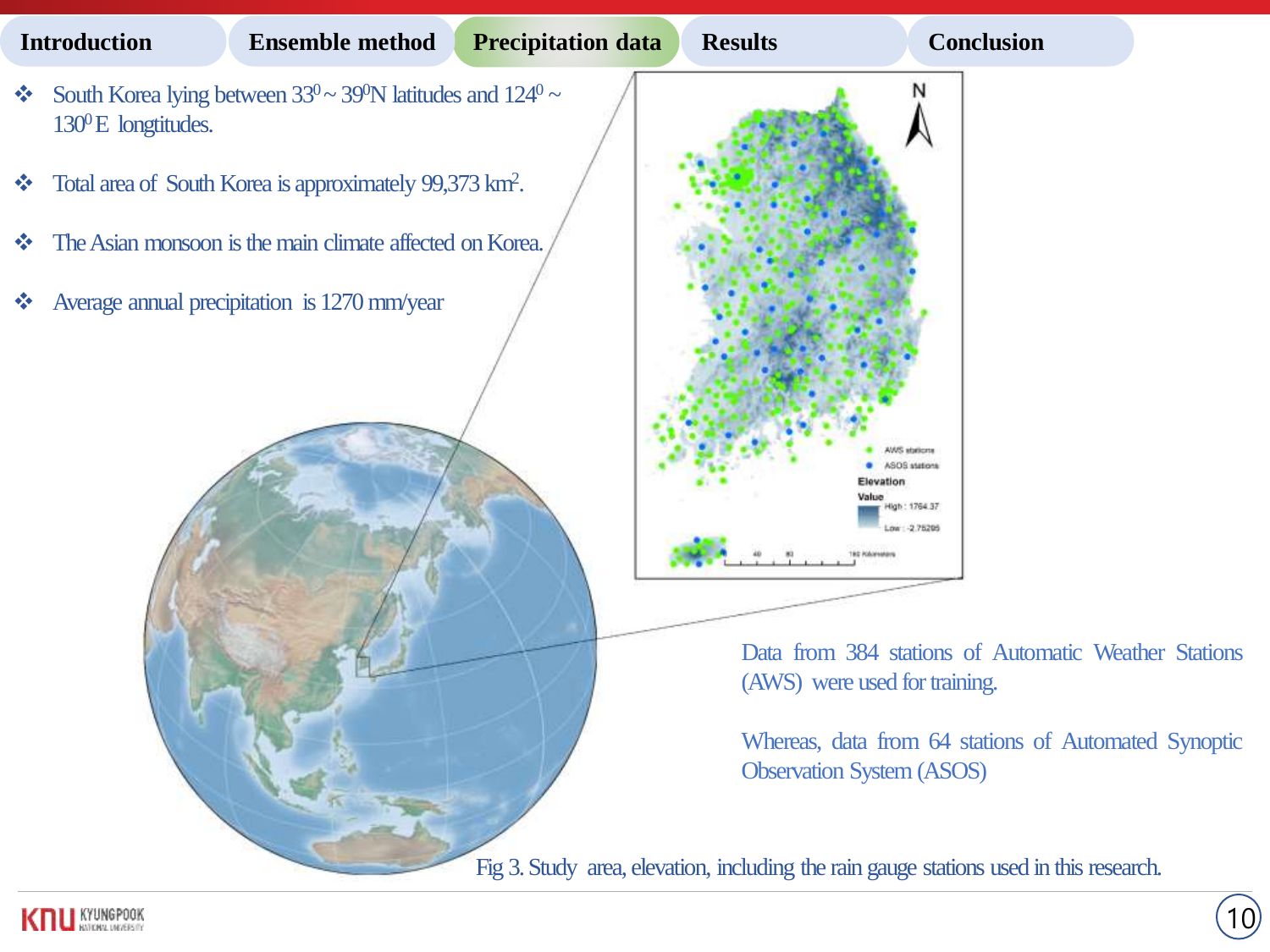11

# Table 1. Overview of 4 satellite data using for merge processing

| <b>Dataset</b>             | Full name                                                                                                                    | Latitudinal<br>coverage             | <b>Spatial</b><br>resolution | <b>Temporal</b><br>resolutions | <b>Remark</b>   |
|----------------------------|------------------------------------------------------------------------------------------------------------------------------|-------------------------------------|------------------------------|--------------------------------|-----------------|
| <b>CHIRPS<sub>v2</sub></b> | Climate Hazards group Infrared Precipitation with<br><b>Station Version 2.0</b>                                              | 50 <sup>°</sup> N-50 <sup>°</sup> S | $0.05^{0}$                   | <b>Daily</b>                   | <b>Training</b> |
| <b>GSMaP-G</b>             | <b>Global Satellite Mapping of Precipitation</b>                                                                             | 60 <sup>0</sup> N-60 <sup>0</sup> S | 0.1 <sup>0</sup>             | Daily                          | <b>Training</b> |
| <b>IMERG-L</b>             | <b>Integrated Multi-satellitE Retrievals for GPM</b>                                                                         | 60 <sup>°</sup> N-60 <sup>°</sup> S | 0.1 <sup>0</sup>             | <b>Daily</b>                   | <b>Training</b> |
| <b>TRMM 3B42v7</b>         | 50 <sup>°</sup> N-50 <sup>°</sup> S<br><b>TRMM Multi-satellite Precipitation Analysis</b><br>research product 3B42 Version 7 |                                     | $0.25^{0}$                   | <b>Daily</b>                   | <b>Training</b> |
| MSWEP <sub>v2.8</sub>      | Multi-Source Weighted-Ensemble Precipitation                                                                                 | Global                              | 0.1 <sup>0</sup>             | Daily                          | Evaluation      |

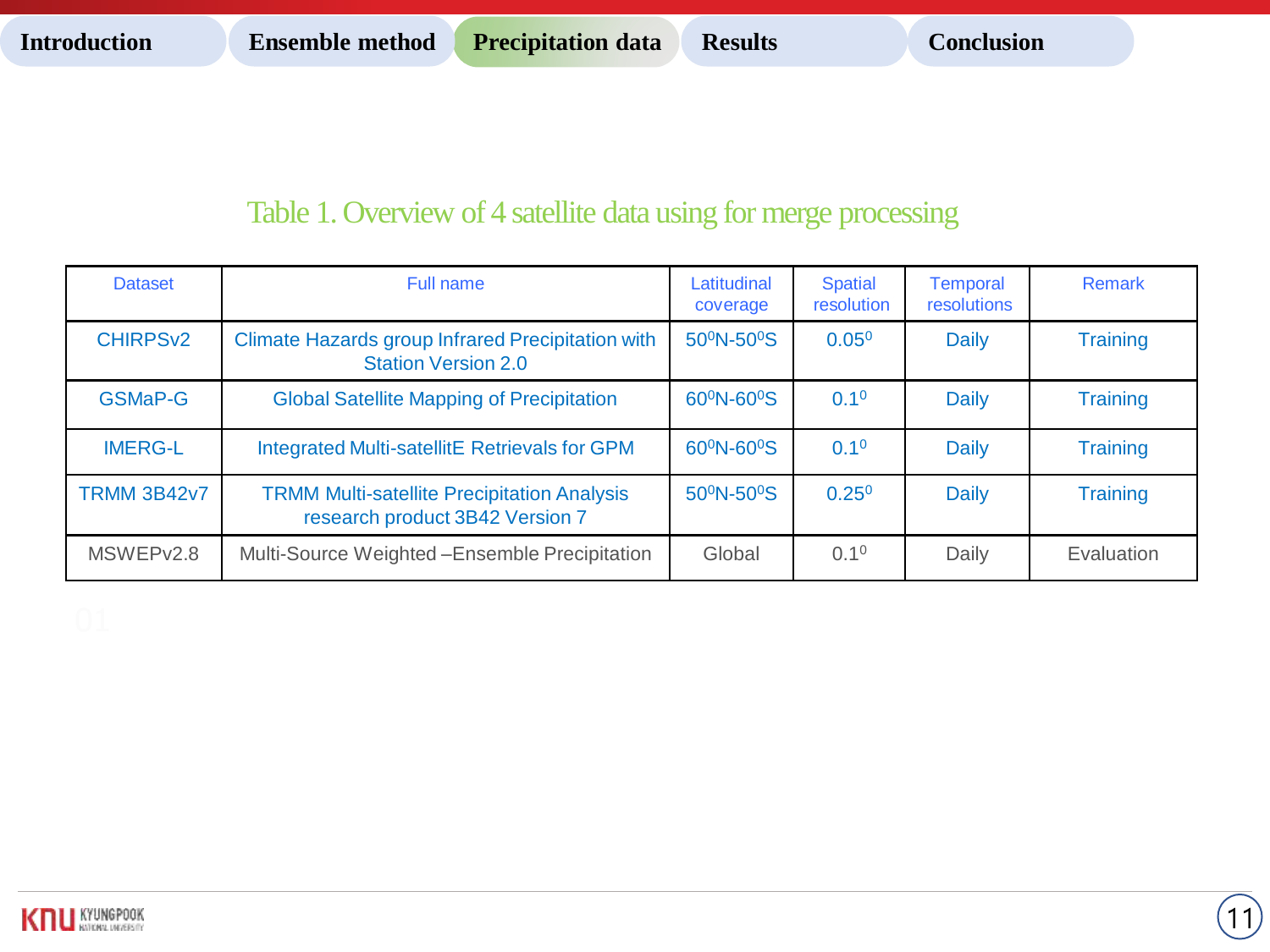# Continuous indices of model performance:

Kling-Gupta Efficiency:

$$
KGE = 1 - \sqrt{(r-1)^2 + (\beta - 1)^2 + (\gamma - 1)^2}
$$

Root mean square error:

RMSE = 
$$
\sqrt{\frac{1}{n} \sum_{i=1}^{n} (O_i - S_i)^2}
$$
 (mm / d)

Mean Absolute Error:

$$
MAE = \frac{1}{n} \sum_{i=1}^{n} |O_i - S_i| (mm/d)
$$



 $O_i$  is observed data,  $S_i$  is satellite product,  $\mu_s$  is the mean of satellite data,  $\mu_s$  is the mean of observation data.  $\sigma_s$  is standard deviation of satellite data and  $\sigma_s$  is standard deviation of observation data.

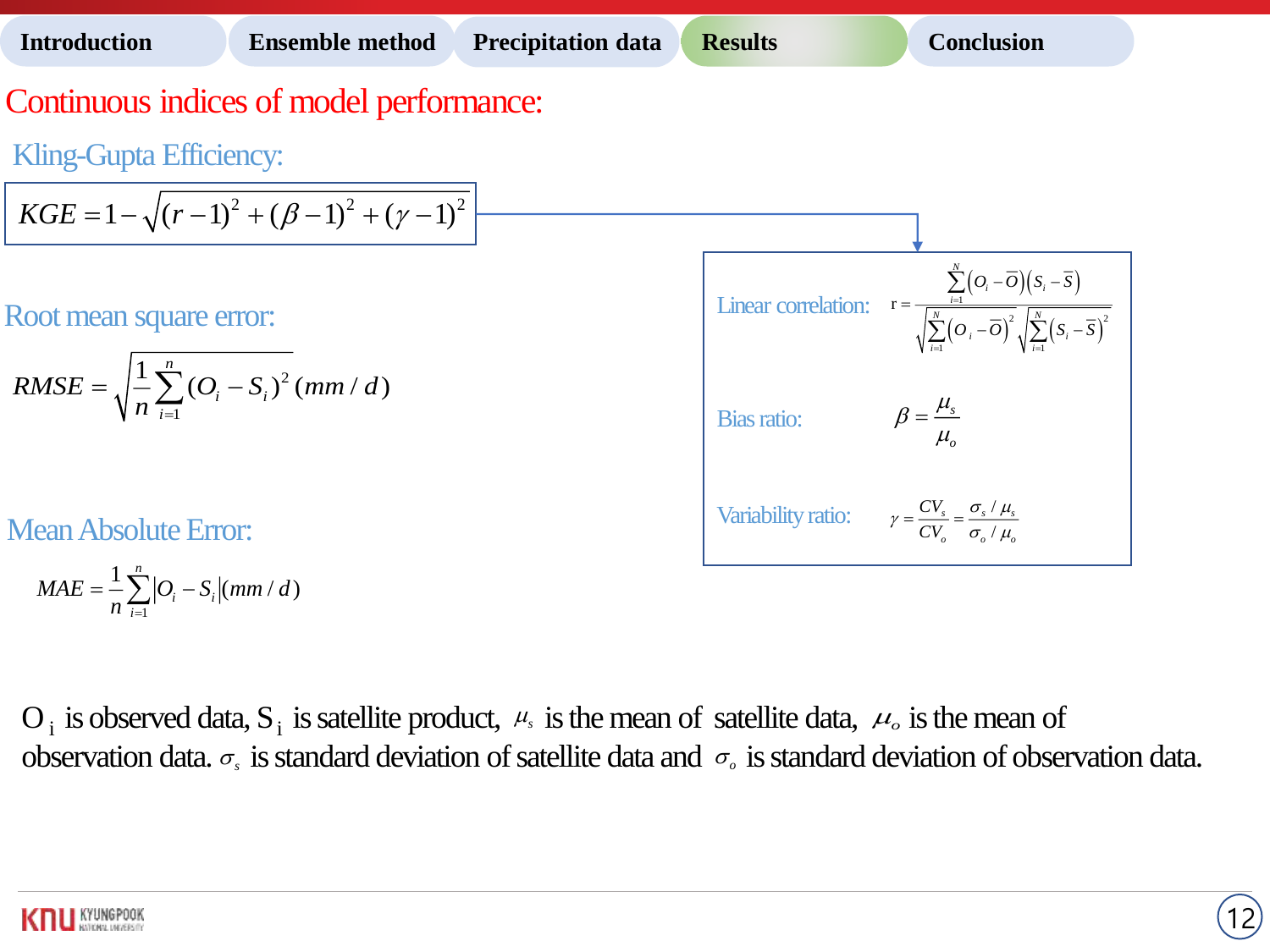| <b>Introduction</b>            | <b>Ensemble method</b>                                      | <b>Precipitation data</b> | <b>Results</b>        |                                     | <b>Conclusion</b>    |          |  |  |
|--------------------------------|-------------------------------------------------------------|---------------------------|-----------------------|-------------------------------------|----------------------|----------|--|--|
|                                |                                                             |                           |                       | <b>Contingency Table Scores</b>     |                      |          |  |  |
|                                |                                                             |                           | <b>Satellite</b>      | <b>Observed rainfall</b>            |                      |          |  |  |
|                                |                                                             |                           | product               | Yes                                 | <b>No</b>            | Total    |  |  |
|                                |                                                             |                           | Yes                   | Hit(H)                              | False alarm (F)      | $H + F$  |  |  |
|                                |                                                             |                           | No                    | Miss (M)                            | Correct negative (C) | $M + C$  |  |  |
|                                |                                                             |                           | Total                 | $H+M$                               | $F+C$                | Ne       |  |  |
| <b>Categorical metrics</b>     | Formula                                                     | <b>Optimal Value</b>      |                       |                                     |                      |          |  |  |
| Probability of Detection (POD) | $\mathsf{POD} = \frac{\mathsf{H}}{\mathsf{H} + \mathsf{M}}$ | $\mathbf{1}$              |                       |                                     |                      |          |  |  |
| False Alarm Ratio (FAR)        | $\mathsf{FAR} = \frac{\mathsf{F}}{\mathsf{F} + \mathsf{H}}$ | $\boldsymbol{0}$          |                       |                                     |                      |          |  |  |
| Critical Success Index (CSI)   | $CSI = \frac{H}{H + M + F}$                                 | $\mathbf{1}$              | <b>Rainfall event</b> | Intensity (i) [mm.d <sup>-1</sup> ] |                      |          |  |  |
|                                |                                                             |                           | No rain               |                                     | [0, 1)               |          |  |  |
|                                |                                                             |                           | Light rain            |                                     | [1, 5)               |          |  |  |
|                                |                                                             |                           | Moderate rain         |                                     | [5, 20)              |          |  |  |
|                                |                                                             |                           |                       | Heavy rain                          |                      | [20, 40) |  |  |
|                                |                                                             |                           | Violent rain          |                                     | $>= 40$              |          |  |  |

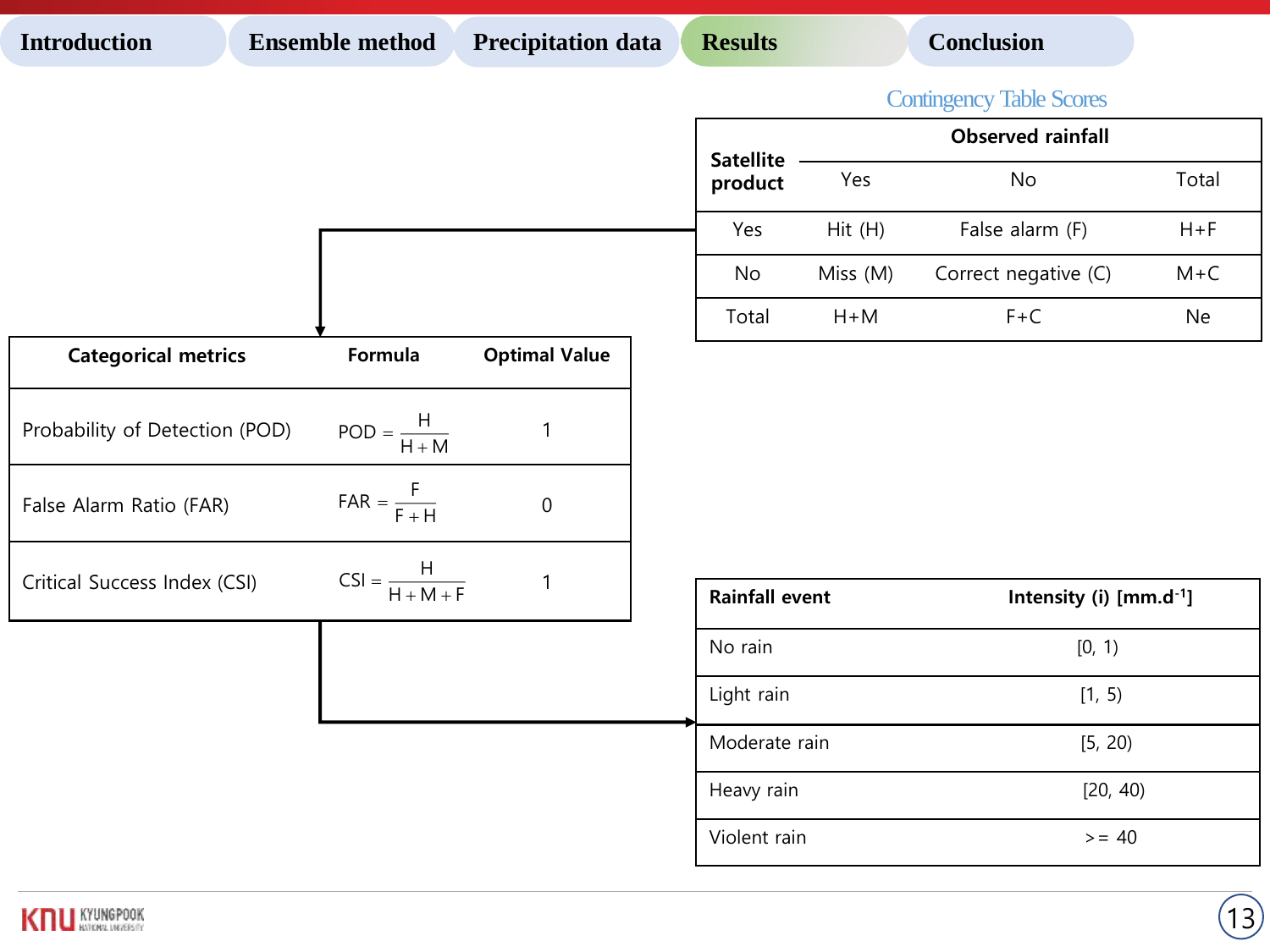**Introduction Ensemble method Precipitation data Results Conclusion** 



Fig 4. Performance of different merging procedures using the continuous and categorical indices.



SA

OORA **IEVW** 

MSWEP  $-$  RF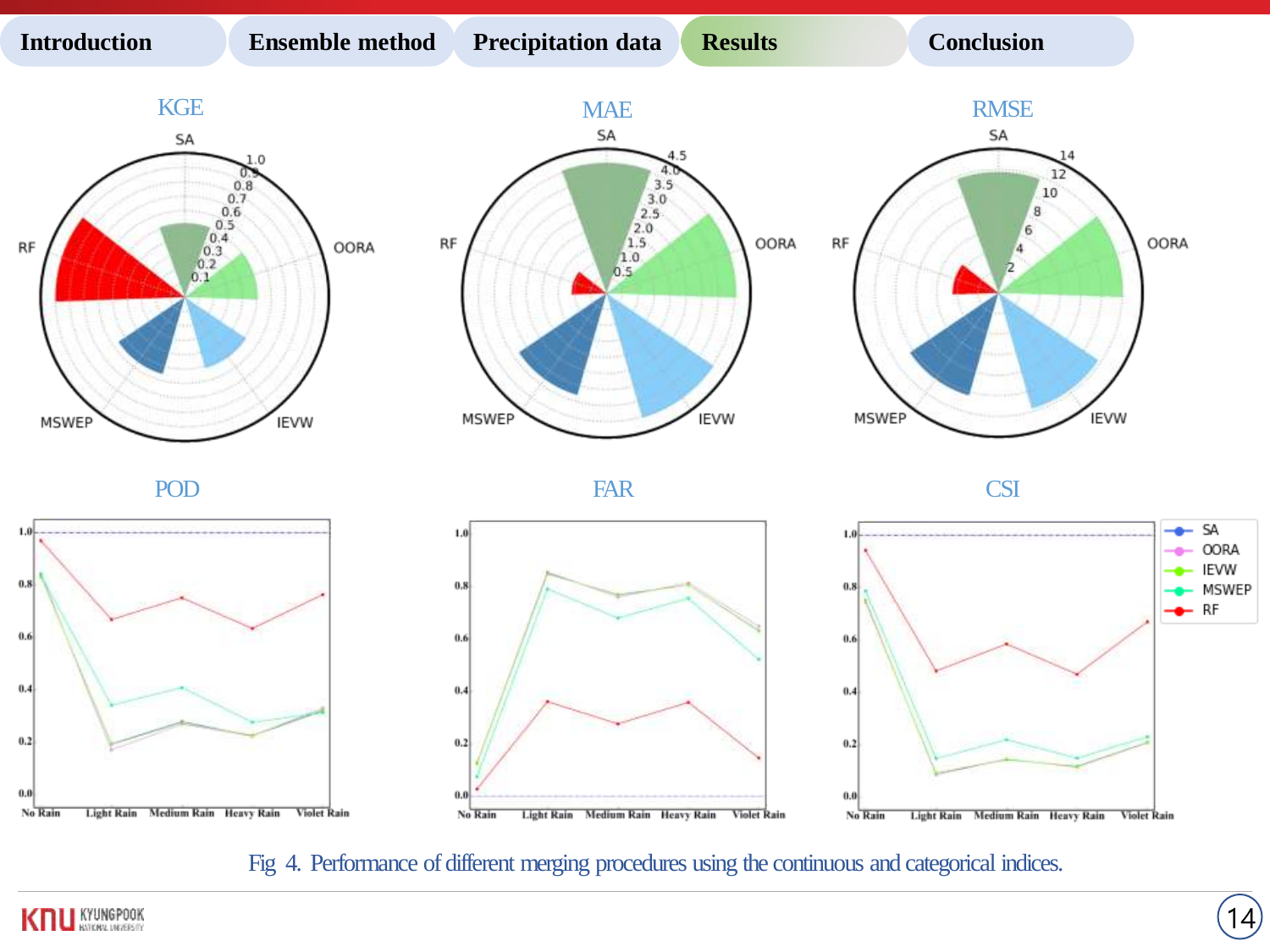**Introduction Ensemble method Precipitation data Results Conclusion** 

15

### Daily Analysis



Fig 5. Correlation between P products and observed data for whole period of time from 2003-2017 at the daily scale.

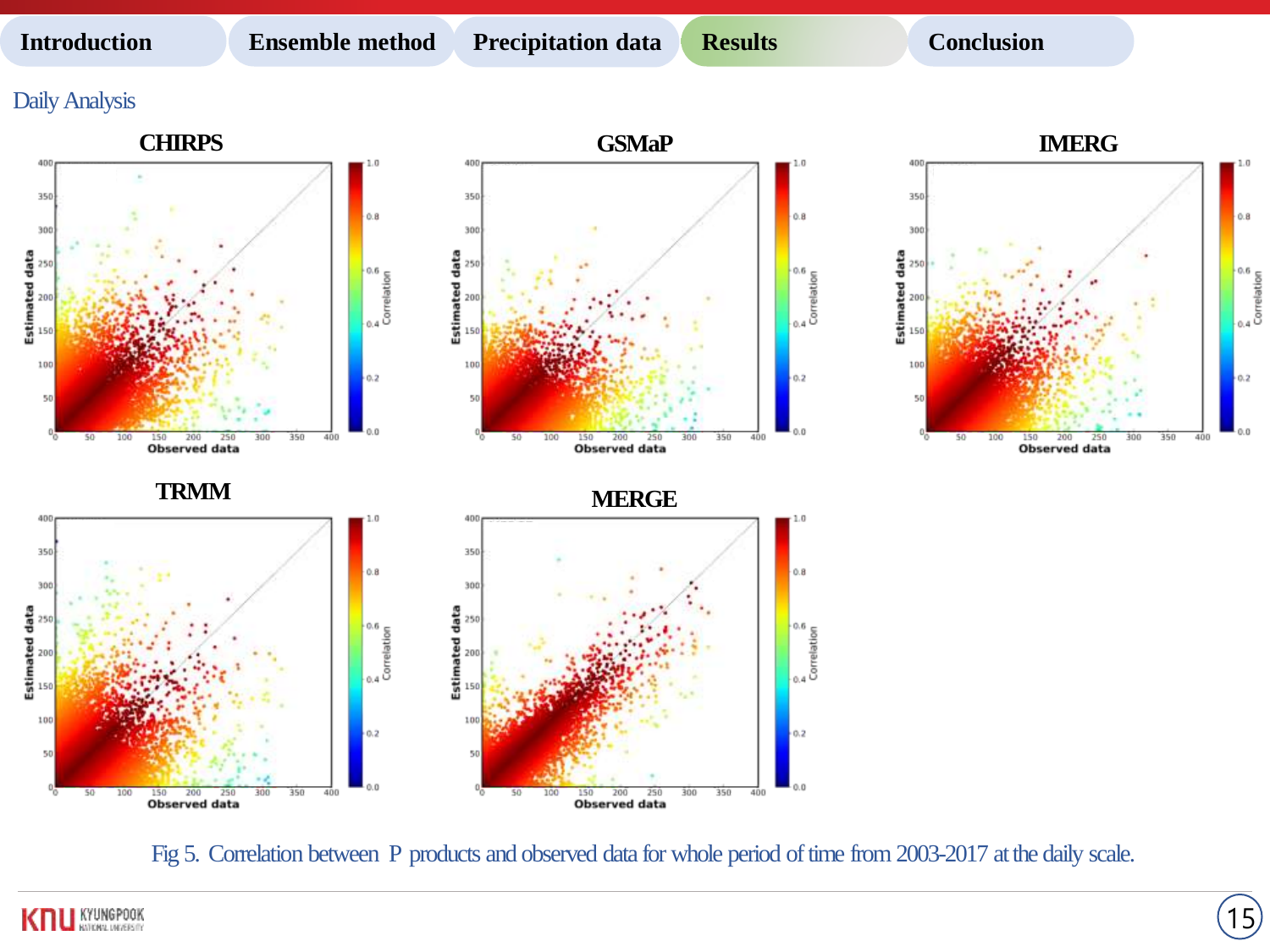Daily Analysis

Table 2. Median errors of all P products with ground-based observations datasets from 2003-2017

| Precipitation products | <b>CHIRPS</b> | <b>GSMaP</b> | <b>IMERG</b> | <b>TRMM</b> | <b>MERGE</b> |
|------------------------|---------------|--------------|--------------|-------------|--------------|
| r                      | 0.464         | 0.504        | 0.531        | 0.470       | 0.984        |
| $\boldsymbol{\beta}$   | 1.031         | 0.920        | 1.134        | 1.051       | 0.961        |
| $\mathcal V$           | 0.968         | 0.887        | 0.867        | 0.988       | 0.956        |
| <b>KGE</b>             | 0.454         | 0.481        | 0.489        | 0.454       | 0.897        |
| MAE(mm/d)              | 4.647         | 3.965        | 4.266        | 4.513       | 1.087        |
| RMSE(mm/d)             | 13.828        | 12.248       | 12.523       | 13.730      | 4.445        |



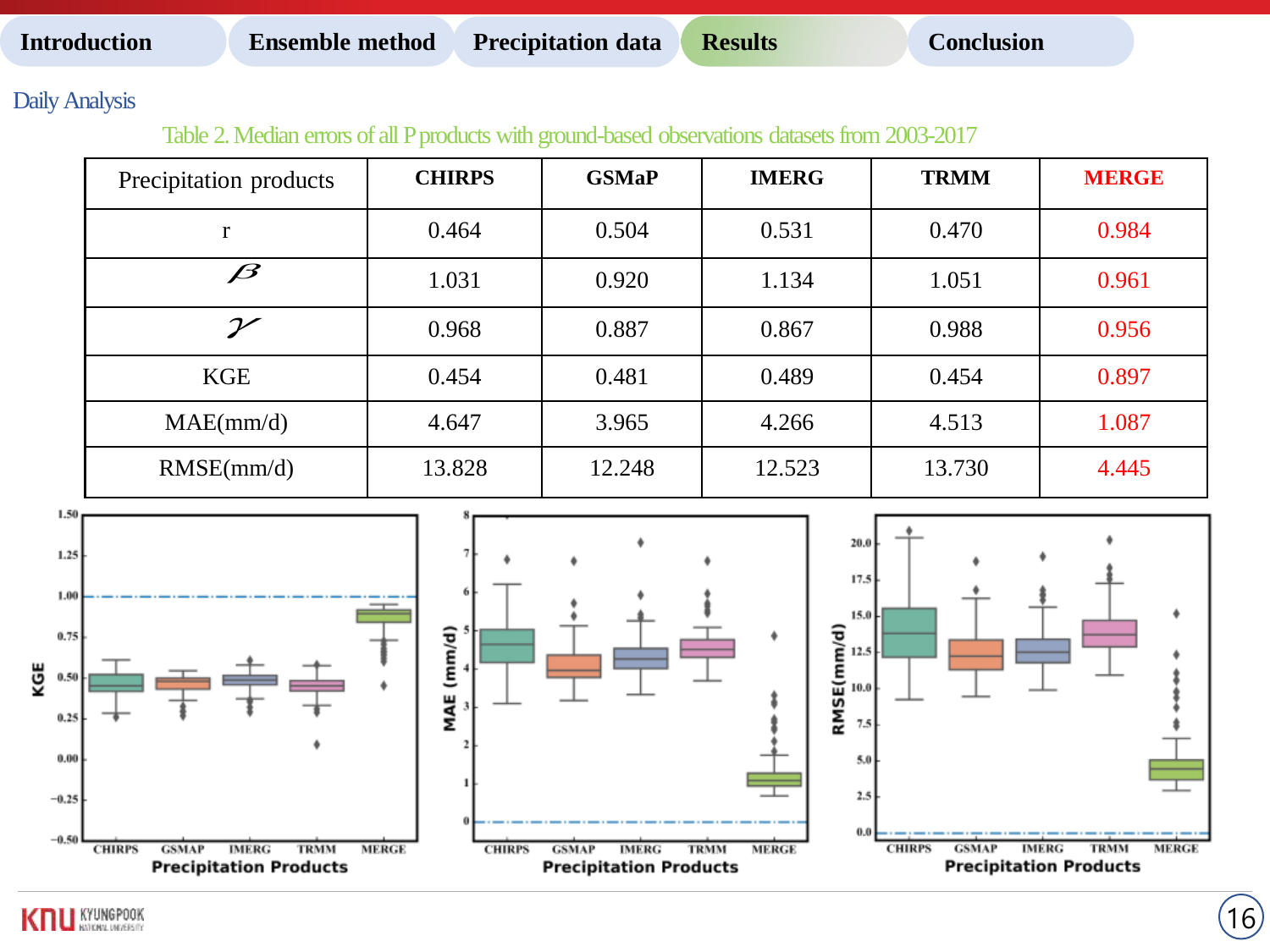

Fig 7. Median values of the categorical indices of performance at the five P intensity classes.

- $\triangleleft$  The no-rain events were well captured by all products.
- $\cdot \cdot$  The CSI presents the best performance for no-rain events followed by extreme events ( $>= 40$  mm.d<sup>-1</sup>)
- $\bullet\bullet$  FAR values were consistently the worst for the light rain intensities ([1, 5) mm.d<sup>-1</sup>)
- $\cdot \cdot$  The POD and CSI of merging product has highest value while FAR is lowest when merge product was compared with other products.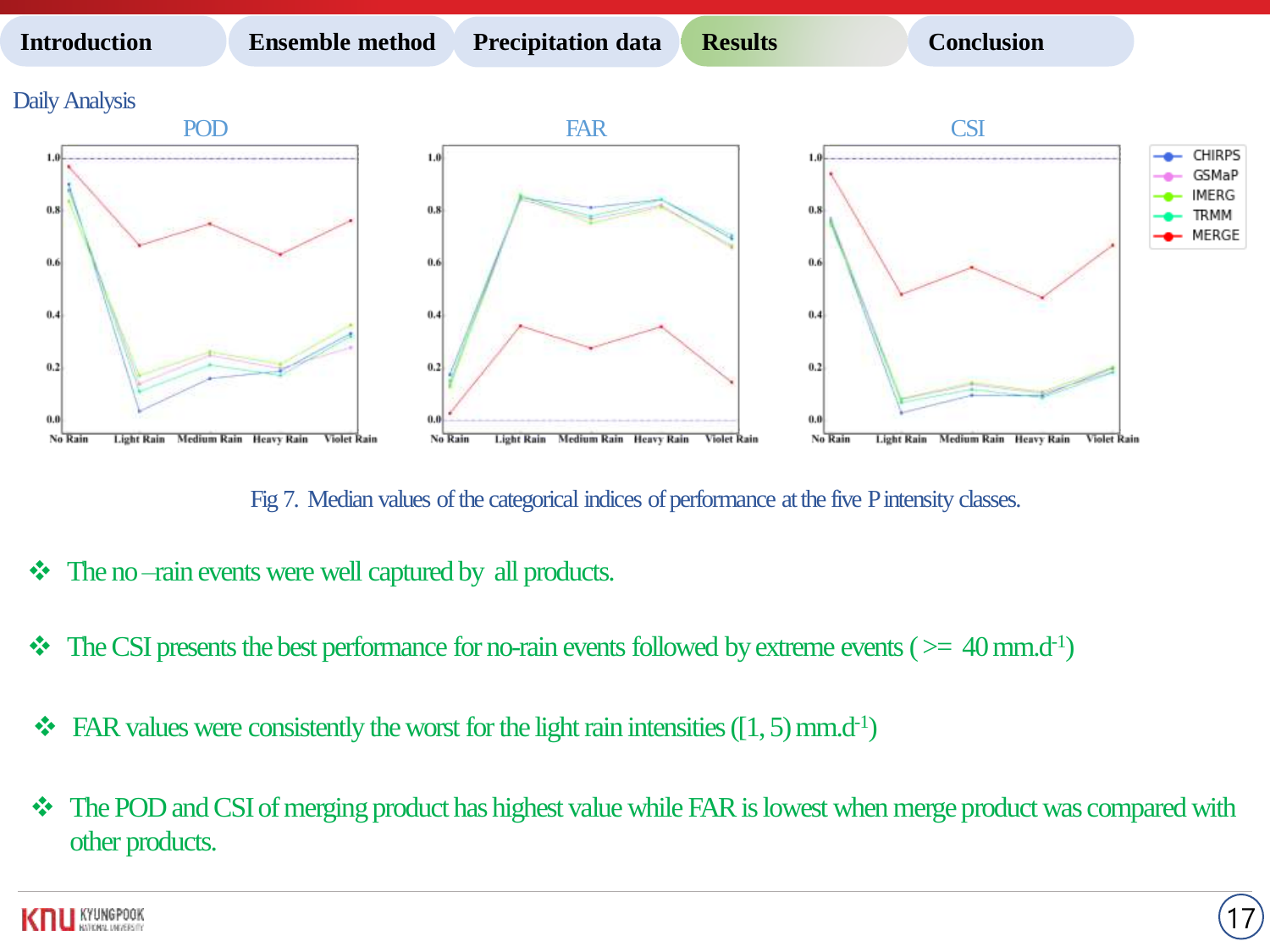# **Conclusions**

- $\bullet\bullet\bullet\bullet$  Random Forest (RF) was applied in order to obtain a suitable representation of P patterns in the whole region of interest.
- Among different testing methods, the merging method was carried out with multiple satellite products as a more suitable way than the single one.
- The performance of merged product **significantly increased** when more rain-gauge stations were used to train the model.

# **Further investigations**

• Need more analysis about the satellite-based precipitation products at difference spatial resolution and consider the influence of topographic factor.